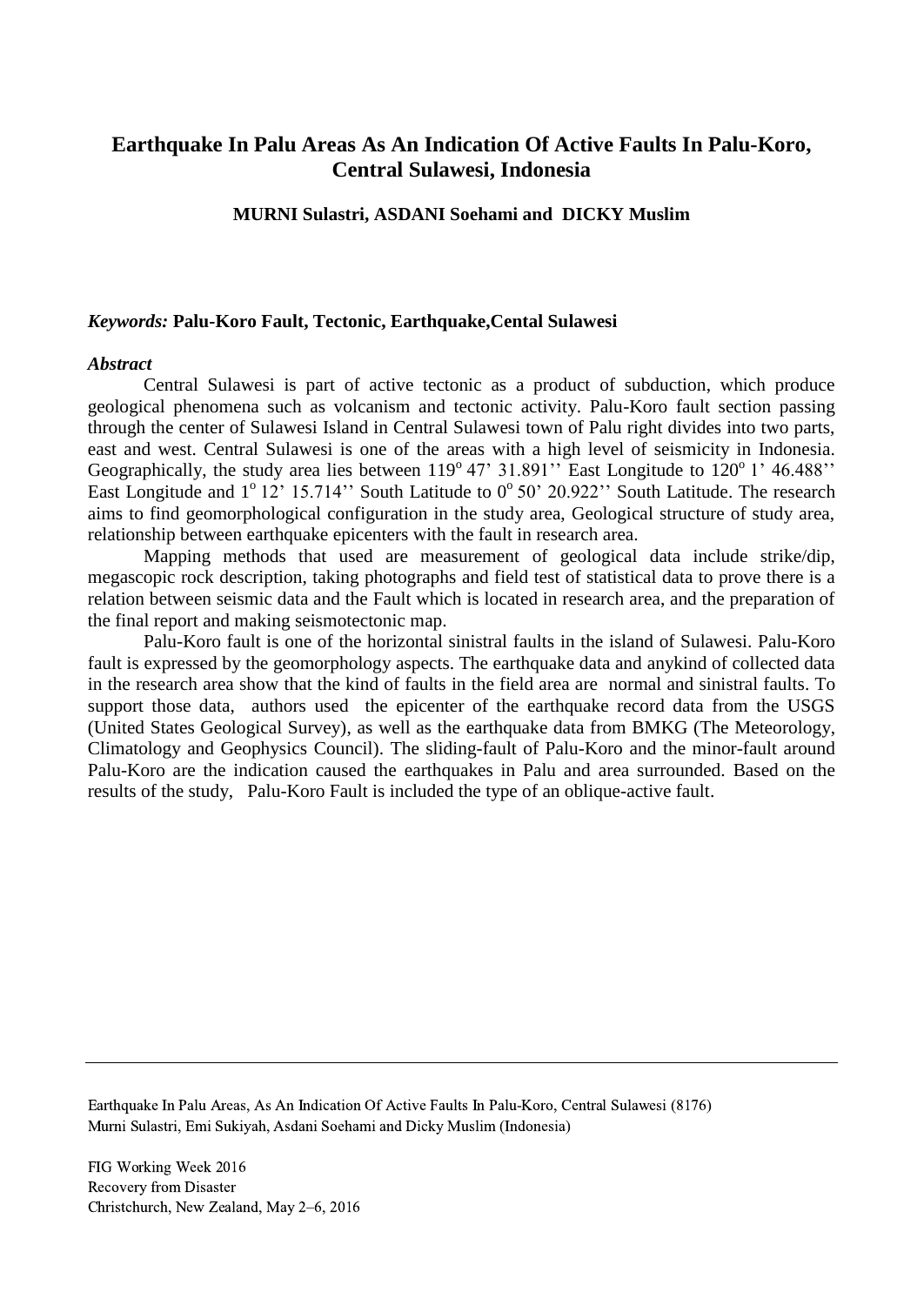# **Earthquake In Palu Areas As An Indication Of Active Faults In Palu-Koro, Central Sulawesi, Indonesia**

# **MURNI Sulastri, ASDANI Soehami and DICKY Muslim**

## **1. INTRODUCTION**

Sulawesi Island is an island which is complex because there is a junction of three tectonic plates between the Indian ocean plate-Australia plate, or often called the Eurasian plate and the Pacific plate exposure to Sunda (Surono, 2010). Central Sulawesi is part of the active tectonics. As a product of subduction, which produce geological phenomena such as volcanism and tectonic activities. This region is one of the Indonesia earthquake zone XIX numbers due to Palu-Koro faulting (Geological Research and Development Centre, 2003). Records mention seismicity in this region is very high (BMKG Palu, 2012).

## **Central Sulawesi Regional Tectonics**

According to Hamilton (1979), there were some segmentation Faulting which give rise the huge earthquakes in Central Sulawesi and South Sulawesi. The Faulting is:

- 1. Palu-Koro Faulting
- 2. Saddang Faulting
- 3. Trench Faulting

In the observation area of the structure consists of the study, folds, and fracture. This fracture is said to be a fracture "transcurrent", further stated that the vertical fracture movement found primarily in the north, while in the western part of the horizontal direction movement is found to the left (Katili, 1970 in Soehaimi, 2005). Movement speed of the fracture to the left, which is estimated to 14-17 mm per year (Sudrad, 1981).

In Regional Palu-Koro there are 3 (three) types of facets namely; Triangular Facet Type A, B and C. The introduction was based on the level of activity of each and it is reflected by the growth rate of the erosion rate. Triangular Facet type A, was identified from a high erosion rate with debris material grows and moves to form new grooves. Triangular Facet erosion rate of type B are the most material debris appears on one side of the valley. Triangular Facet C looks more massive and stable with a low erosion rate, there is no any new material debris on the valley (Soehaimi, 2012).

## **Earthquake**

The perpendicular point to hipocenter in the earth's surface is called epicenter. (Soehaimi, 2008) divided the depth of the earthquake hipocenter location of the earth's surface as follows:

- A. Shallow earthquakes, hipocenter distance <30km.
- B. Intermediate earthquakes, hipocenter distance between 31-100km.
- C. Earthquakes in, hipocenter distance between> 100km.

Hunt (2005) described the factors that affect disaster and earthquake damage are magnitude, intensity, frequency and time of earthquake occurrences, distance point earthquake with area residents, local geological conditions, and the condition of construction building. Bellier et al.

Earthquake In Palu Areas, As An Indication Of Active Faults In Palu-Koro, Central Sulawesi (8176) Murni Sulastri, Emi Sukiyah, Asdani Soehami and Dicky Muslim (Indonesia)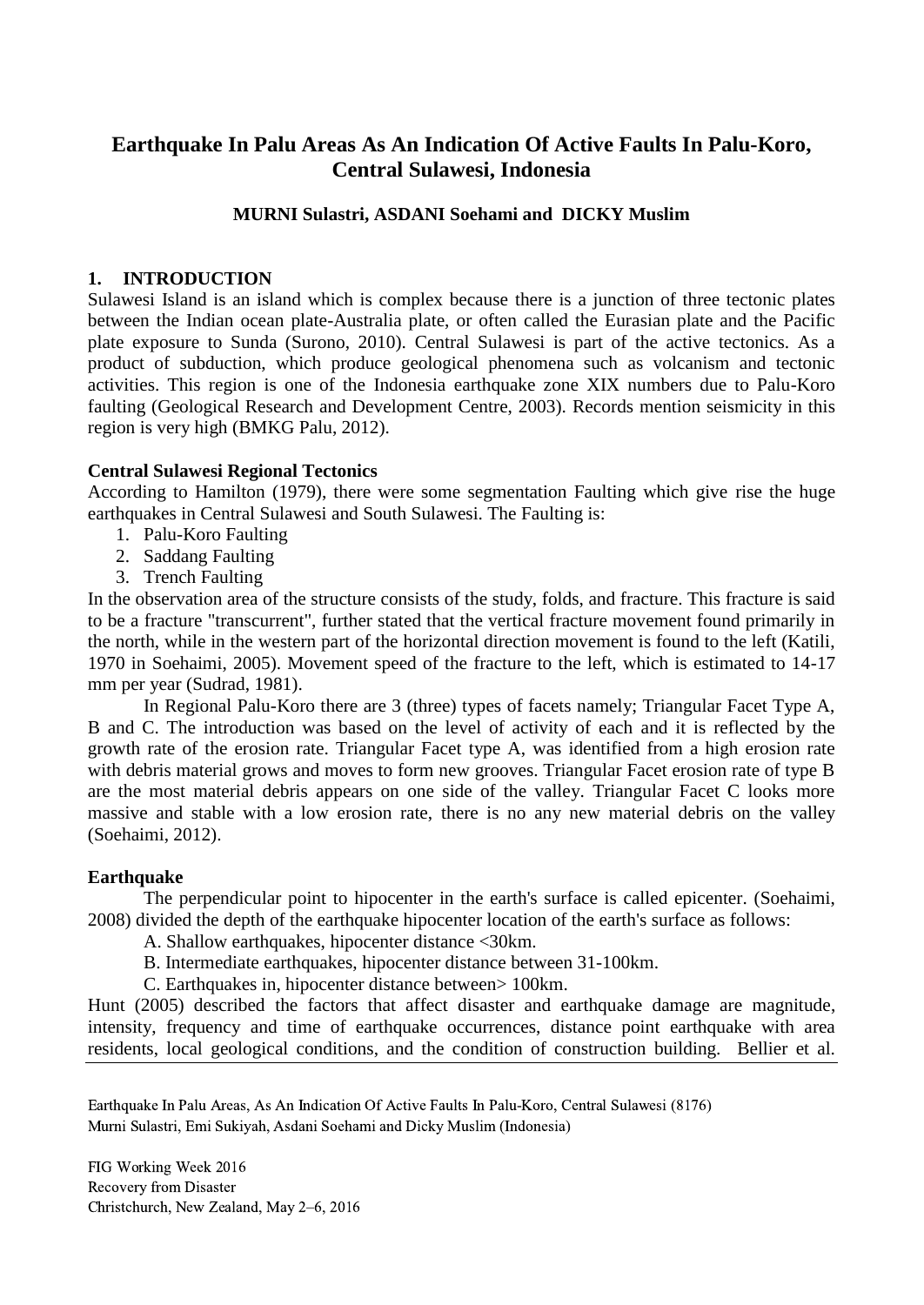(2001), examined the Palu-Koro Fault movement by dating the alluvial fan sediments. Results show that the horizontal movement of fauult is  $35 \pm 8$  mm / year. Bellier concluded that the Palu-Koro Fault is a Fault which has a relatively fast movement, but with a low seismicity. Based on the analysis of the geomorphology aspects, Palu-Koro Fault could be divided into seven segments with a total length (measured in land) is 218 km.

#### **Type and Parameter of Fault in Focal Mechanism Diagrams**

Focal mechanism is the result of the analysis of waves in the record number of seismographs, mechanisms focal in the central segment of the NMSZ. This study shows a complex pattern of orientation of the fracture plane (Chiu et al., 1992; Brahman,2011). In the diagram of focal mechanisms, faulting plane depicted in the form of a ball with a focal plane orthogranal lines, in terms that we can determine the Faulting type focal mechanism diagram is as follows (Figure 1).



**Figure 1** Interpretative of Fault type in Mechanism Diagram

- a) Mechanism of vertical fault (Dip-slip faulting).
- b) Mechanism of horizontal fault (Srike-slip faulting)
- c) Describe focal mechanism diagram when the diagram is right in the center of the intersection of the two lines.

#### **Seismotectonic**

Geotectonic and seismic (seismotectonic) is the study of the connection between geological structure with earthquake occurrence. Therefore seismotectonic studies should include the study of geology and geological structures associated with the occurrence of historical earthquakes in the region (Soehami, 2005). Seismotectonic is the earth science related to the connection between the characteristics of earthquake seismology or tectonic current (Brahman, 2011).

## **2. Research Methods**

## **Studio Method**

The first method is the determination of research area that carried out by the satellite image of DEM, Alignment withdrawal of DEM, making topographic maps, and other library studies, as preparation to the field. **Field Work**;The second method is preparation tools for geological mapping such as below :Base map scale of 1: 25,000 (used also as studio equipment), GPS devices (Global Positioning System), Compass (used to perform the measurement of geometry field – structures of geological field, and geological of Hummer).

## **Analysis of Laboratory Data**

Earthquake In Palu Areas, As An Indication Of Active Faults In Palu-Koro, Central Sulawesi (8176) Murni Sulastri, Emi Sukiyah, Asdani Soehami and Dicky Muslim (Indonesia)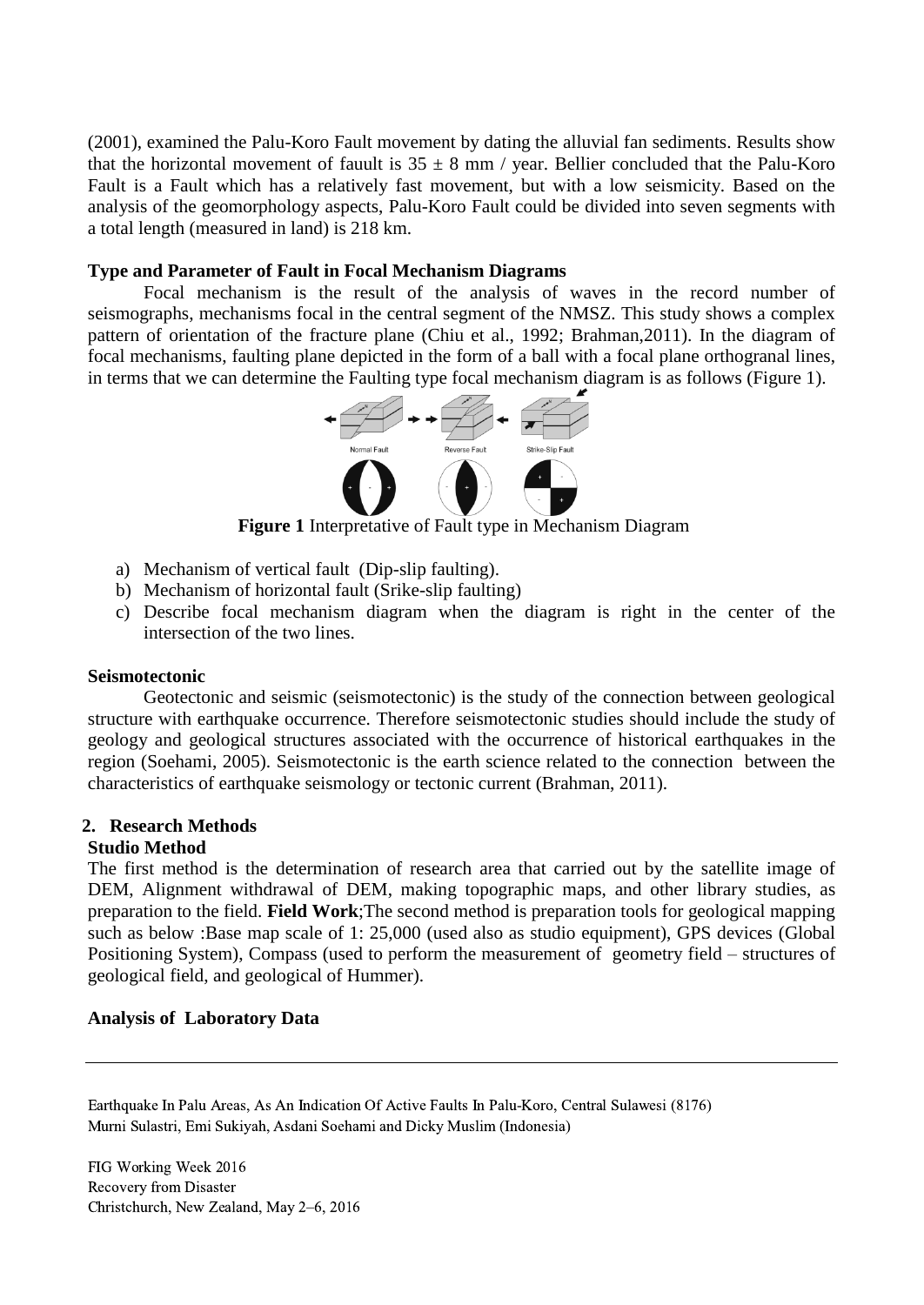ASTERGDEM of the data is processed using Global Mapper program aims to get the alignment pattern that will be used to estimate the geological structure of the pattern.

**Processing of Joint Data** (1);All joint data of the field are processed using the Dips program defined field - the field maximum, generally moves toward the diagram roses (*rose diagrams*) and also known the value of the conjugate joint. **Statistical Data Analysis (2);**Statistical data analysis is divided into two data such as quantitative and qualitative data. Those data include normally test and difference test (t-test) statistics: population of joint data, lineaments, rivers and seismicity.

#### **3. Results and Discussion**

#### **Geological Structure Analysis.**

At this stage, the analysis of geological structure done by analyzing the study result based on the joint data. The result of ASTER DEM lineament analysis in the research area determined the patterns of deformation and the direction of the main affirmation that occurred in the study area. These interpretation also support the joint data of the field to know the structure. Processing and data analysis using projection dip. Dip projection is one of the method that used in the analysis of geological structures in three dimensions presented in the form of a two-dimensional of field data. Each pole contouring using Net Counting of Kalsbeek will produce the maximum peak field which is the largest of the plotted data density. The process of plotting data is assisted by using Dips program.

#### **Assessment of Earthquake Data**

At this step, seismic assessment is conducted in accordance with the deployment of the earthquake epicenter and focal mechanism of the earthquake epicenter which has above 5 on the richter scale. This kind of movement could be seen through the direction of the fault.The preparation of the reports and any updated seismotectonic map are used to display the results of the study. The interpretation of DEM lineaments are conducted to determine the type of geological structures developed as a result of tectonic and also to know the lithology.

Variables to be compared are based on the comparison of the topographic in DEM maps image, field data, and seismic data. Based on three data above which are compared using normality, homogenity, and the difference test show an association between muscular and river segments and also lineaments of DEM. Palu-Koro Fault is a fault which is still active until now on. It could be seen through the morphology of local area. These morphology data could be represented as data of DEM lineaments, field data, and the river segments data (Figure 2).

Earthquake In Palu Areas, As An Indication Of Active Faults In Palu-Koro, Central Sulawesi (8176) Murni Sulastri, Emi Sukiyah, Asdani Soehami and Dicky Muslim (Indonesia)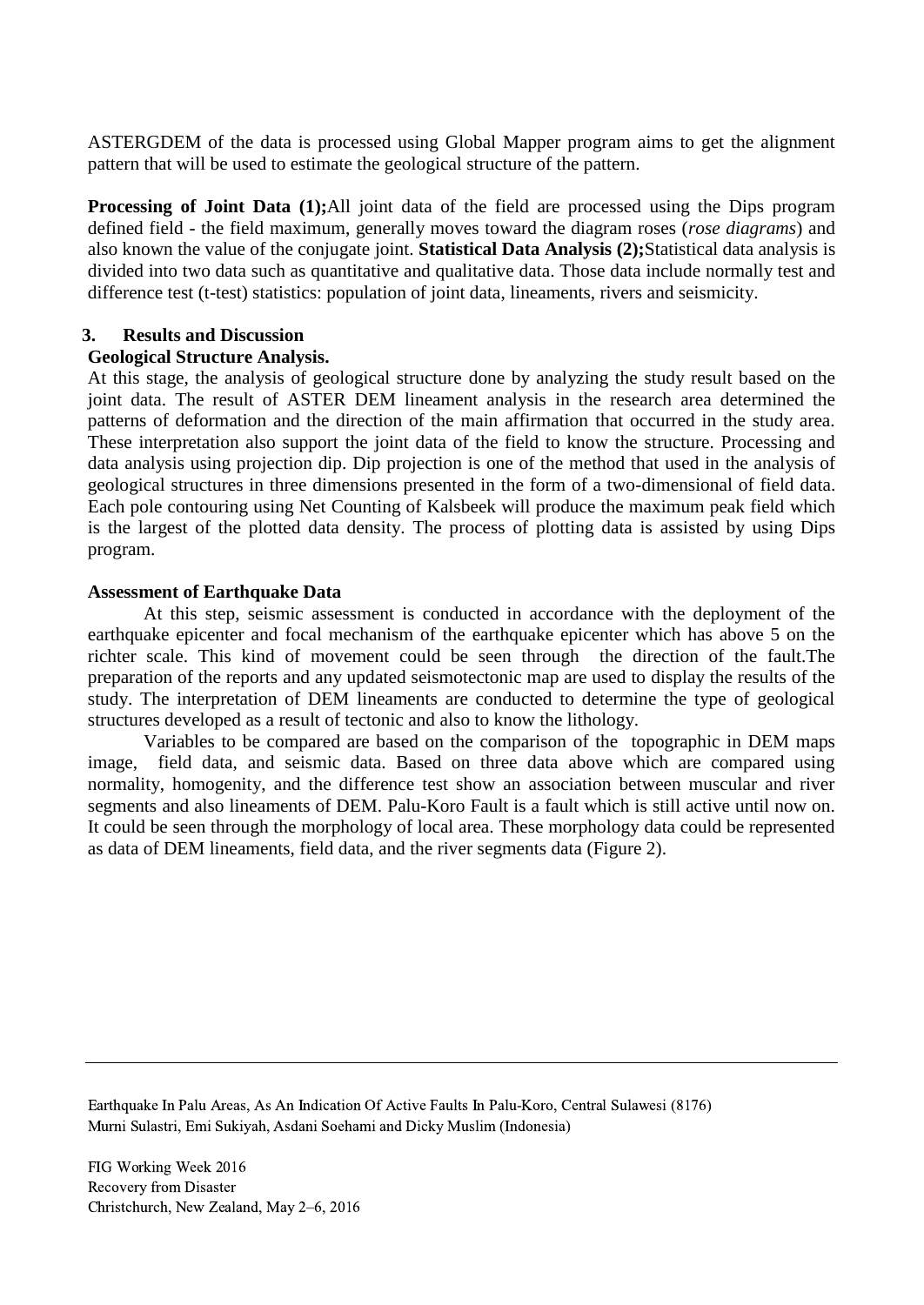

**Figure 2** Lineaments Interpretative Using ASTER-DEM Image

The morphology of study area could be seen from the shape of triangular facets and wineglass canyons. The active fault is divided into two parts, which are western and eastern part. In the western part is indicated through triangular facets and wineglass canyons surface characterized by steep straight bay, which are composed of granite. The differences could be seen between the river lithology characterization in the western and eastern section. Western section is characterized with metasediment lithology and granite breakthrough, while the eastern section is characterized with Molasa Sulawesi. Beside that the terrace of beach deposits is filled up with fragile rocks of Molasa Sulawesi and marine fossils. From the observation, (Tjia, 1974) determined that coral near the northern city of Palu Tondo experienced vertical movement which has average speed of 4.5 mm / year.The lithology of terrace eastern coast as well as molasa sandstones are easily eroded. While the morphology of the molasa conglomerate and sandstone lithologies with pyrite mineral are included the type of slopping hills.

The section of beach terrace is divided into 3 phases, which are near to the ocean or bay. The terrace western section looks flat and found some fossils, these trace fossils indicated as a movement of fault. In the terrace eastern section looks a triangular facet. Based on the reconstruction data, authors could determine the relative movement of the fault system. From the data above the ancient sharpness (paleostress) is indicated in the western part of study area, while the eastern part of study area looks the tendency known as geological structure patterns developed in Palu-Koro. Lithological types are not visible in the eastern fracture, because there are Molasa Sulawesi in the eastern part which indicates the lithology is too compact, so the cracks does not look obviously (Figure 3).

Earthquake In Palu Areas, As An Indication Of Active Faults In Palu-Koro, Central Sulawesi (8176) Murni Sulastri, Emi Sukiyah, Asdani Soehami and Dicky Muslim (Indonesia)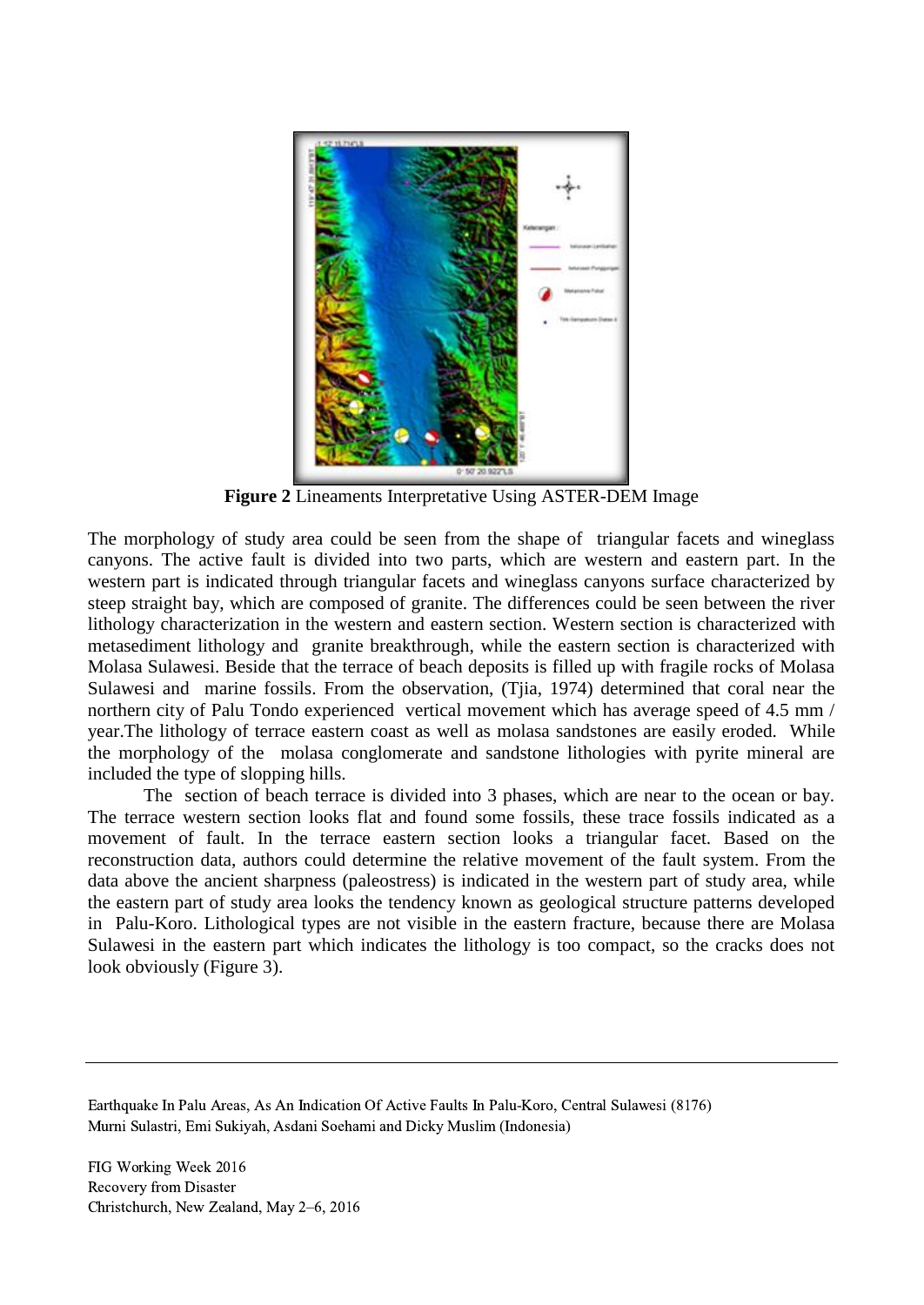

**Figure 3** Teras Western

Tectonics in the eastern part of the Palu Bay in Central Sulawesi called neotectonic. This could be seen along Palu city and the surrounding valley. This is also influenced by the presence of Palu-Koro active faults (Soehami, 2012). Palu valley on both sides (western and eastern), found a fracture escarpment with triangular facets phase varies in the height from 25 to 300 meters (Soehami 2012).

| Year | Month          | Dav            | Time(hhmmss.mm)UTC Latitude Longitude Magnitude |         |        |     | Depth |        | Catalog    |
|------|----------------|----------------|-------------------------------------------------|---------|--------|-----|-------|--------|------------|
| 1987 | 6              | 21             | 193013.86                                       | $-1.2$  | 119.84 | ă.  | 28    | mbGS   | <b>PDE</b> |
| 2005 | 7              | 13             | 113013.34                                       | $-1.2$  | 120.01 | 4.2 | 10    | mbGS   | PDE        |
| 1990 | 12             | 4              | 14720.15                                        | $-1.08$ | 119.8  | 4.8 | 33    | mbGS   | PDE        |
| 1987 | 6              | 21             | 193013.86                                       | $-1.2$  | 119.84 | 4   | 28    | mbGS   | PDE        |
| 1985 | $\overline{2}$ | 10             | 174557.66                                       | $-0.97$ | 119.84 | 4.7 | 105   | mbGS   | PDE        |
| 2004 | 11             | $\overline{2}$ | 214818.48                                       | $-1.15$ | 119.86 | 4.9 | 55    | MwHRV  | PDE        |
| 2009 | 3              | $\mathbf{2}$   | 339.74                                          | $-1.11$ | 119.87 | 5.6 | 11    | MwGCMT | PDE        |
| 2004 | 1              |                | 135324.62                                       | $-0.88$ | 119.9  | 4.4 | 70    | mbGS   | PDE        |
| 2001 | 11             | 30             | 152205.99                                       | $-1.2$  | 119.92 | 5.2 | 38    | MwHRV  | PDE        |
| 2005 | 1              | 23             | 201012.15                                       | $-1.2$  | 119.93 | 63  | 11    | MwHRV  | PDE        |
| 2005 | 7              | 9              | 235917.03                                       | $-1.17$ | 119.96 | 5.9 | 32    | MwHRV  | PDE        |
| 2005 | 1              | 24             | 2243.61                                         | $-1.14$ | 119.96 | 4.8 | 10    | mbGS   | PDE        |
| 1981 | 10             | 19             | 95112.32                                        | $-0.94$ | 119.97 | 4.6 | 33    | mbGS   | PDE        |
| 2005 |                | 13             | 113013.34                                       | $-1.2$  | 120.01 | 4.2 | 10    | mbGS   | PDE        |

**Table 1** Earthquake Data above 4 SR (USGS, 2012)

The triangular escarpment on the western facet has a height greater than the triangular escarpment on the eastern facet, as well as the slope of the valley. The lithology is constituent in the eastern part of Sulawesi. The earthquake data collected from BMKG (The Meteorology, Climatology and Geophysics Council) determine the western part of Palu in Central Sulawesi has more active tectonic movement with lithological constituent of granite rocks.

Determination of the earthquake fracture movement is often called the focal mechanism. The focal mechanism of the earthquake would occur if the fault related to the area which has

Earthquake In Palu Areas, As An Indication Of Active Faults In Palu-Koro, Central Sulawesi (8176) Murni Sulastri, Emi Sukiyah, Asdani Soehami and Dicky Muslim (Indonesia)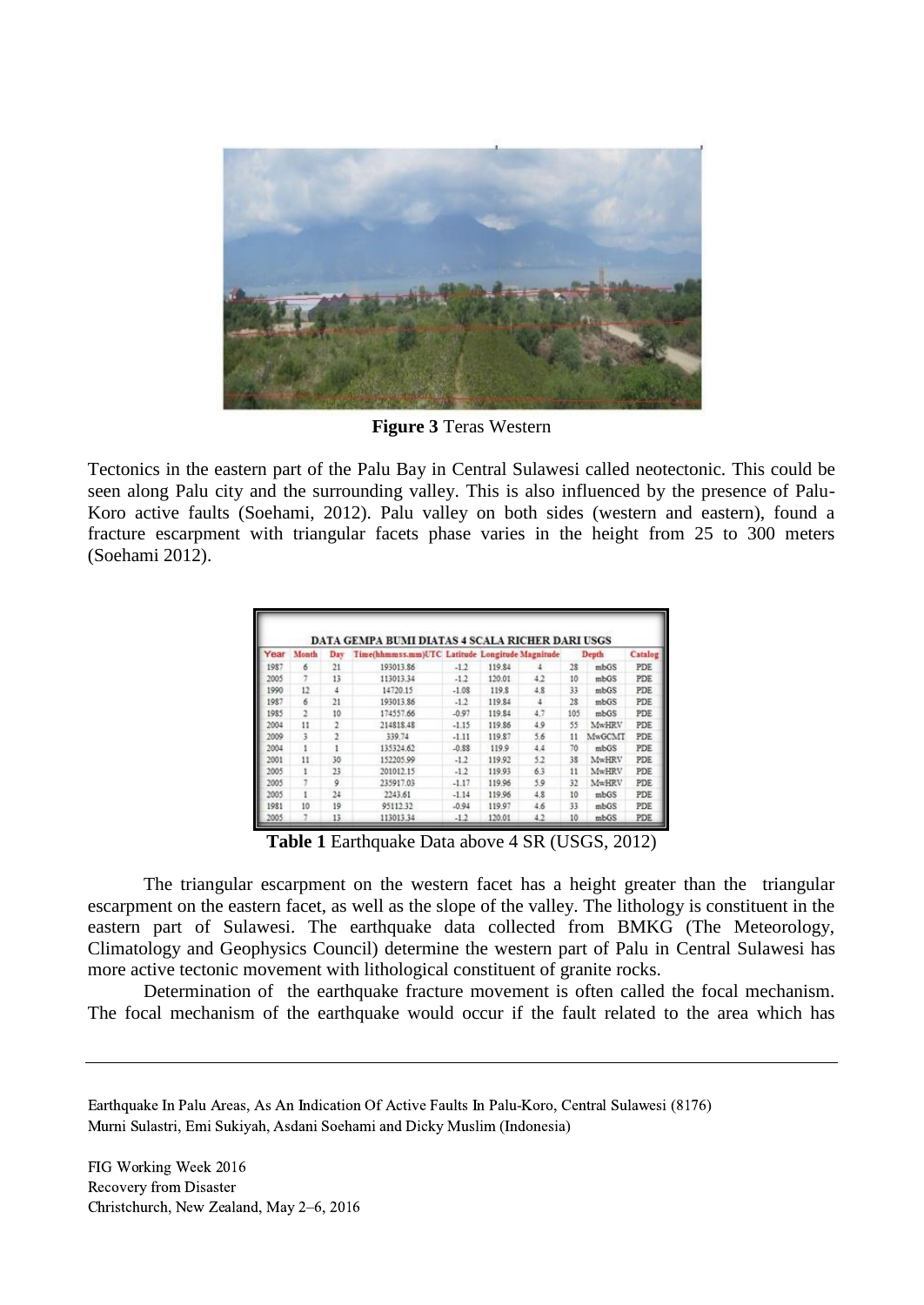earthquake over 5 Scala Richter. It also damage the areas sorrounded. The data recorded in the focal mechanism (Figure 4).



**Figure 4** Maps of seismotectonic in Palu areas - Central Of Sulawesi, Indonesia

From the all analysis data above look that the Palu-Koro Fault is an active fault which has important role as an indication of the earthquake in Central Sulawesi, while it is also controlled by minor faults at the western and eastern part of Palu-Koro Fault. Palu-Koro Fault could be determined as an active faults, as shown by the activeness of the morphology product and earthquake data in Central Sulawesi.

#### **References**

- Braman, Yuyus. 2011 *Aplikasi Sistem Informasi Geografis Untuk Zona Seimotektonik, bahaya Kerentanan Dan* Aronoff, Stan. 1991. *Geographic Information Systems: A Management Prespective.* Ottawa: WDL Publications.
- A. Walpersdorf dkk., 1998, *Monitoring of the Palu-Koro Fault (Sulawesi) by GPS,* GEOPHYSICAL RESEARCH LETTERS, AY. Bellier et al, 2001 *Active fault in cental Sulawesi (eastern Indonesia)*
- Billings, M. P. 1972. *Structural geology: Third Edition*. Englewood Cliffs, New Jersey: Prentice-Hall.
- Braman, Yuyus. 2011 *Aplikasi Sistem Informasi Geografis Untuk Zona Seimotektonik, bahaya Kerentanan Dan resiko Bencana Gempa bumi Daerah LAO.P.D.R. Bagian Utara.* Jatinangor.

Hamilton, W.R, 1979. *Tectonik Of the Indonesia*. Regisgion.US Geol.

Hunt, R.G. 2005 *Geochinical. Egerinering Investigation handbook*.Mcgraw hill Book.Co, New York

Earthquake In Palu Areas, As An Indication Of Active Faults In Palu-Koro, Central Sulawesi (8176) Murni Sulastri, Emi Sukiyah, Asdani Soehami and Dicky Muslim (Indonesia)